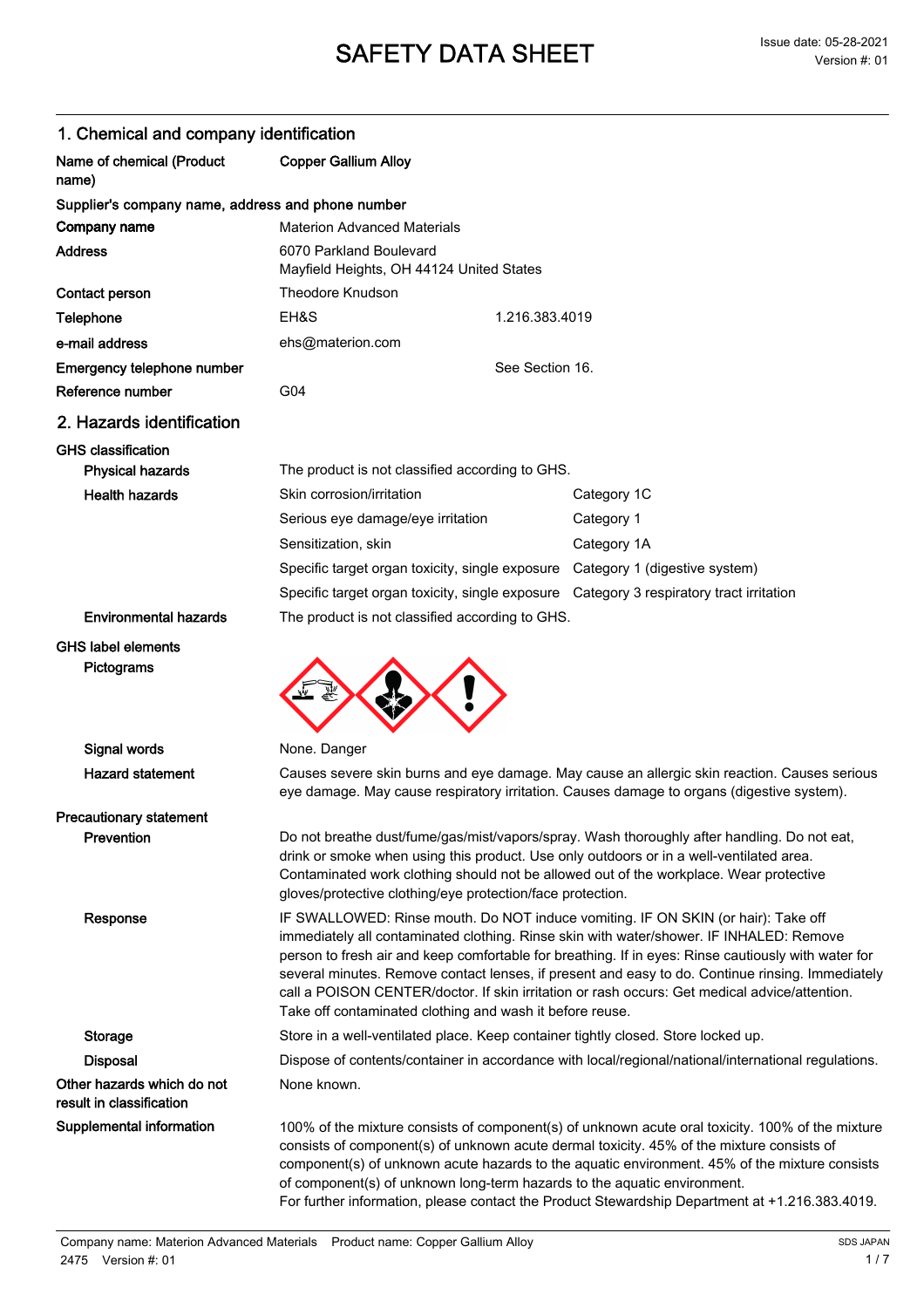## Main symptoms and emergency overview

| Main symptoms             | Burning pain and severe corrosive skin damage. Causes serious eve damage. Symptoms may<br>include stinging, tearing, redness, swelling, and blurred vision. Permanent eye damage including<br>blindness could result. May cause respiratory irritation. May cause an allergic skin reaction.<br>Dermatitis, Rash. |
|---------------------------|-------------------------------------------------------------------------------------------------------------------------------------------------------------------------------------------------------------------------------------------------------------------------------------------------------------------|
| <b>Emergency overview</b> | Causes severe skin burns and eye damage. Causes damage to organs. May cause irritation to the<br>respiratory system. May cause an allergic skin reaction. No special precautionary health measures<br>should be needed under anticipated conditions of use.                                                       |

## 3. Composition/information on ingredients

Substance or mixture Mixture

|                                                          | Gazette notification                                                                                                                                                                                                                                                                                                  |                   |          |          |                   |
|----------------------------------------------------------|-----------------------------------------------------------------------------------------------------------------------------------------------------------------------------------------------------------------------------------------------------------------------------------------------------------------------|-------------------|----------|----------|-------------------|
| Chemical name or generic name                            |                                                                                                                                                                                                                                                                                                                       | <b>CAS Number</b> | ENCS no. | ISHL no. | Concentration (%) |
| Copper                                                   |                                                                                                                                                                                                                                                                                                                       | 7440-50-8         |          |          | 55 - 85           |
| Gallium                                                  |                                                                                                                                                                                                                                                                                                                       | 7440-55-3         |          |          | 15 - 45           |
| <b>Chemical formula</b>                                  | Cu (7440-50-8), Ga (7440-55-3)                                                                                                                                                                                                                                                                                        |                   |          |          |                   |
| 4. First aid measures                                    |                                                                                                                                                                                                                                                                                                                       |                   |          |          |                   |
| If inhaled                                               | Remove victim to fresh air and keep at rest in a position comfortable for breathing. Call a poison<br>center or doctor/physician if you feel unwell.                                                                                                                                                                  |                   |          |          |                   |
| If on skin                                               | Remove contaminated clothing immediately and wash skin with soap and water. Call a physician<br>or poison control center immediately. Chemical burns must be treated by a physician. Wash<br>contaminated clothing before reuse.                                                                                      |                   |          |          |                   |
| If in eyes                                               | Immediately flush eyes with plenty of water for at least 15 minutes. Get medical attention if<br>irritation develops or persists. Remove contact lenses, if present and easy to do. Continue rinsing.<br>Call a physician or poison control center immediately.                                                       |                   |          |          |                   |
| If swallowed                                             | Call a physician or poison control center immediately. Rinse mouth. Do not induce vomiting. If<br>vomiting occurs, keep head low so that stomach content doesn't get into the lungs.                                                                                                                                  |                   |          |          |                   |
| Most important<br>symptoms/effects, acute and<br>delayed | Burning pain and severe corrosive skin damage. Causes serious eye damage. Symptoms may<br>include stinging, tearing, redness, swelling, and blurred vision. Permanent eye damage including<br>blindness could result. May cause respiratory irritation.                                                               |                   |          |          |                   |
| Protection of first-aid<br>responders                    | If you feel unwell, seek medical advice (show the label where possible). Ensure that medical<br>personnel are aware of the material(s) involved, and take precautions to protect themselves. Wash<br>contaminated clothing before reuse.                                                                              |                   |          |          |                   |
| Notes to physician                                       | Provide general supportive measures and treat symptomatically. Chemical burns: Flush with water<br>immediately. While flushing, remove clothes which do not adhere to affected area. Call an<br>ambulance. Continue flushing during transport to hospital. Keep victim under observation.<br>Symptoms may be delayed. |                   |          |          |                   |
| 5. Fire-fighting measures                                |                                                                                                                                                                                                                                                                                                                       |                   |          |          |                   |
| <b>Extinguishing media</b>                               | Powder. Dry sand.                                                                                                                                                                                                                                                                                                     |                   |          |          |                   |
| Extinguishing media to avoid                             | Water.                                                                                                                                                                                                                                                                                                                |                   |          |          |                   |
| Specific hazards                                         | This product is not flammable.                                                                                                                                                                                                                                                                                        |                   |          |          |                   |
| Special fire fighting procedures                         | Use standard firefighting procedures and consider the hazards of other involved materials.                                                                                                                                                                                                                            |                   |          |          |                   |
| .                                                        | the contract of the contract of the contract of the contract of the contract of the contract of the contract of                                                                                                                                                                                                       |                   |          |          |                   |

Protection of fire-fighters Wear suitable protective equipment.

General fire hazards No unusual fire or explosion hazards noted.

Specific methods Use standard firefighting procedures and consider the hazards of other involved materials.

## 6. Accidental release measures

| Personal precautions, protective<br>equipment and emergency<br>procedures | Keep unnecessary personnel away. Keep people away from and upwind of spill/leak. Wear<br>appropriate protective equipment and clothing during clean-up. Do not touch damaged containers<br>or spilled material unless wearing appropriate protective clothing. Ensure adequate ventilation.<br>Local authorities should be advised if significant spillages cannot be contained. For personal<br>protection, see section 8 of the SDS. |
|---------------------------------------------------------------------------|----------------------------------------------------------------------------------------------------------------------------------------------------------------------------------------------------------------------------------------------------------------------------------------------------------------------------------------------------------------------------------------------------------------------------------------|
| <b>Environmental precautions</b>                                          | Avoid release to the environment. Inform appropriate managerial or supervisory personnel of all<br>environmental releases. Avoid discharge into drains, water courses or onto the ground.                                                                                                                                                                                                                                              |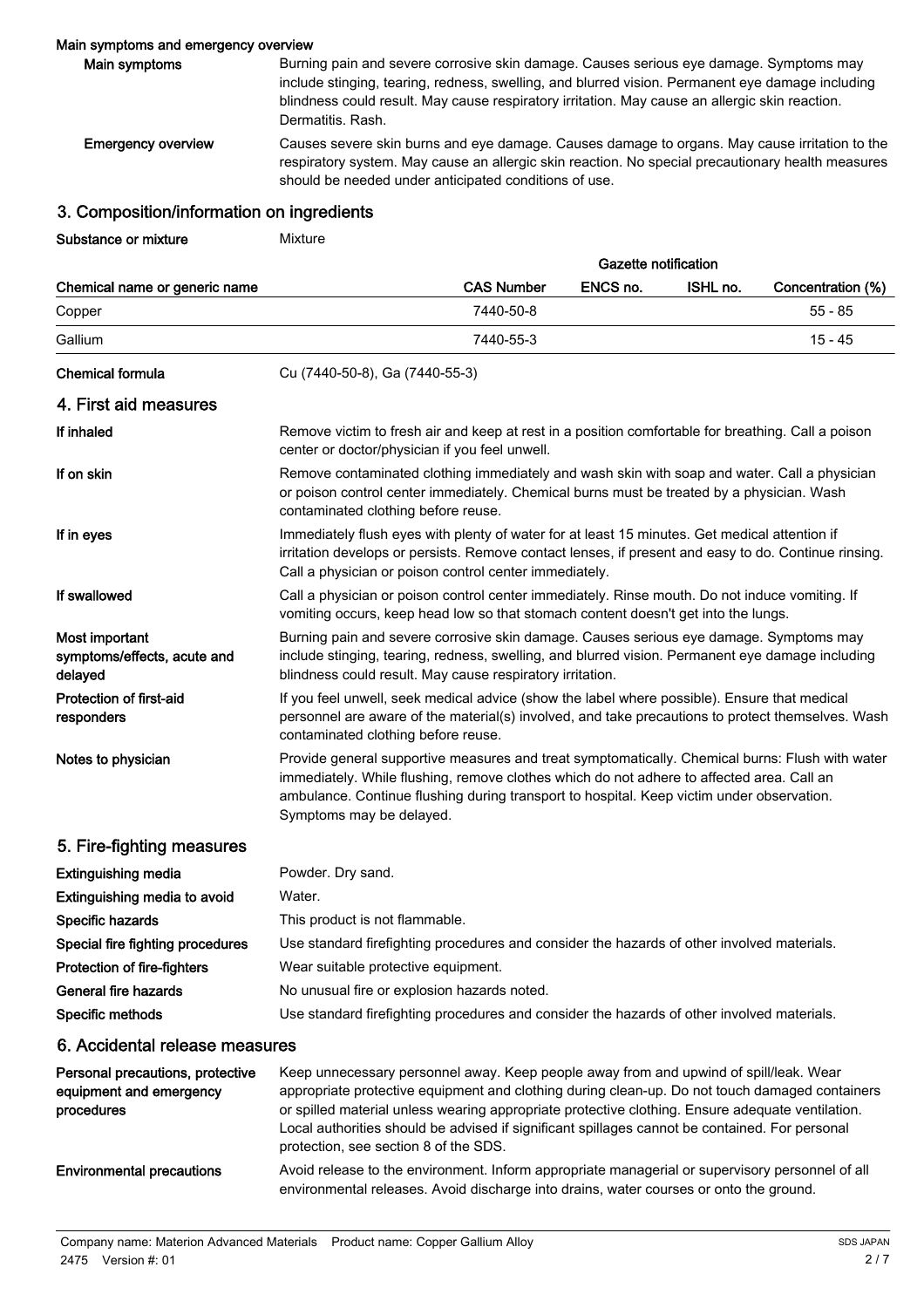| Methods and materials for<br>containment and cleaning up      | The product is immiscible with water and will spread on the water surface. Prevent entry into<br>waterways, sewer, basements or confined areas.                                                                                                                                                                                                                                                                                                              |                |                |  |
|---------------------------------------------------------------|--------------------------------------------------------------------------------------------------------------------------------------------------------------------------------------------------------------------------------------------------------------------------------------------------------------------------------------------------------------------------------------------------------------------------------------------------------------|----------------|----------------|--|
|                                                               | Large Spills: Stop the flow of material, if this is without risk. Dike the spilled material, where this is<br>possible. Absorb in vermiculite, dry sand or earth and place into containers. Following product<br>recovery, flush area with water.                                                                                                                                                                                                            |                |                |  |
|                                                               | Small Spills: Wipe up with absorbent material (e.g. cloth, fleece). Clean surface thoroughly to<br>remove residual contamination.                                                                                                                                                                                                                                                                                                                            |                |                |  |
|                                                               | Never return spills to original containers for re-use. For waste disposal, see section 13 of the SDS.                                                                                                                                                                                                                                                                                                                                                        |                |                |  |
| 7. Handling and storage                                       |                                                                                                                                                                                                                                                                                                                                                                                                                                                              |                |                |  |
| Handling                                                      |                                                                                                                                                                                                                                                                                                                                                                                                                                                              |                |                |  |
| Technical measures (e.g.<br>Local and general<br>ventilation) | Provide adequate ventilation.                                                                                                                                                                                                                                                                                                                                                                                                                                |                |                |  |
| Safe handling advice                                          | Do not get in eyes, on skin, or on clothing. Avoid breathing dust/fume/gas/mist/vapors/spray. Avoid<br>prolonged exposure. When using, do not eat, drink or smoke. Wash hands thoroughly after<br>handling. Observe good industrial hygiene practices. Use personal protection recommended in<br>Section 8 of the SDS.                                                                                                                                       |                |                |  |
| Contact avoidance<br>measures                                 | For further information, please refer to section 10 of the SDS.                                                                                                                                                                                                                                                                                                                                                                                              |                |                |  |
| Hygiene measures                                              | Always observe good personal hygiene measures, such as washing after handling the material<br>and before eating, drinking, and/or smoking. Routinely wash work clothing and protective<br>equipment to remove contaminants. Contaminated work clothing should not be allowed out of the<br>workplace.                                                                                                                                                        |                |                |  |
| <b>Storage</b>                                                |                                                                                                                                                                                                                                                                                                                                                                                                                                                              |                |                |  |
| Safe storage conditions                                       | Store locked up. Keep container tightly closed. Store away from incompatible materials (see<br>Section 10 of the SDS).                                                                                                                                                                                                                                                                                                                                       |                |                |  |
| Safe packaging materials                                      | Store in original tightly closed container.                                                                                                                                                                                                                                                                                                                                                                                                                  |                |                |  |
| 8. Exposure controls/personal protection                      |                                                                                                                                                                                                                                                                                                                                                                                                                                                              |                |                |  |
| <b>Control parameters</b>                                     | Follow standard monitoring procedures.                                                                                                                                                                                                                                                                                                                                                                                                                       |                |                |  |
| Occupational exposure limits                                  |                                                                                                                                                                                                                                                                                                                                                                                                                                                              |                |                |  |
| <b>US. ACGIH Threshold Limit Values</b>                       |                                                                                                                                                                                                                                                                                                                                                                                                                                                              |                |                |  |
| Components                                                    | <b>Type</b>                                                                                                                                                                                                                                                                                                                                                                                                                                                  | Value          | Form           |  |
| Copper (CAS 7440-50-8)                                        | <b>TWA</b>                                                                                                                                                                                                                                                                                                                                                                                                                                                   | 1 $mg/m3$      | Dust and mist. |  |
|                                                               |                                                                                                                                                                                                                                                                                                                                                                                                                                                              | $0.2$ mg/m $3$ | Fume.          |  |
| <b>Engineering measures</b>                                   | Good general ventilation should be used. Ventilation rates should be matched to conditions. If<br>applicable, use process enclosures, local exhaust ventilation, or other engineering controls to<br>maintain airborne levels below recommended exposure limits. If exposure limits have not been<br>established, maintain airborne levels to an acceptable level. Eye wash facilities and emergency<br>shower must be available when handling this product. |                |                |  |
| Personal protective equipment                                 |                                                                                                                                                                                                                                                                                                                                                                                                                                                              |                |                |  |
| <b>Respiratory protection</b>                                 | In case of insufficient ventilation, wear suitable respiratory equipment.                                                                                                                                                                                                                                                                                                                                                                                    |                |                |  |
| Hand protection                                               | Wear appropriate chemical resistant gloves. Wear gloves to prevent metal cuts and skin abrasions<br>during handling.                                                                                                                                                                                                                                                                                                                                         |                |                |  |
| Eye protection                                                | Wear safety glasses with side shields (or goggles) and a face shield. Wear approved safety<br>glasses, goggles, face shield and/or welder's helmet when risk of eye injury is present, particularly<br>during operations that generate dust, mist or fume.                                                                                                                                                                                                   |                |                |  |
| Skin and body protection                                      | Wear appropriate chemical resistant clothing. Wear necessary protective equipment.                                                                                                                                                                                                                                                                                                                                                                           |                |                |  |
| 9. Physical and chemical properties                           |                                                                                                                                                                                                                                                                                                                                                                                                                                                              |                |                |  |
| <b>Physical state</b>                                         | Solid.                                                                                                                                                                                                                                                                                                                                                                                                                                                       |                |                |  |
| Form                                                          | Solid.                                                                                                                                                                                                                                                                                                                                                                                                                                                       |                |                |  |
|                                                               |                                                                                                                                                                                                                                                                                                                                                                                                                                                              |                |                |  |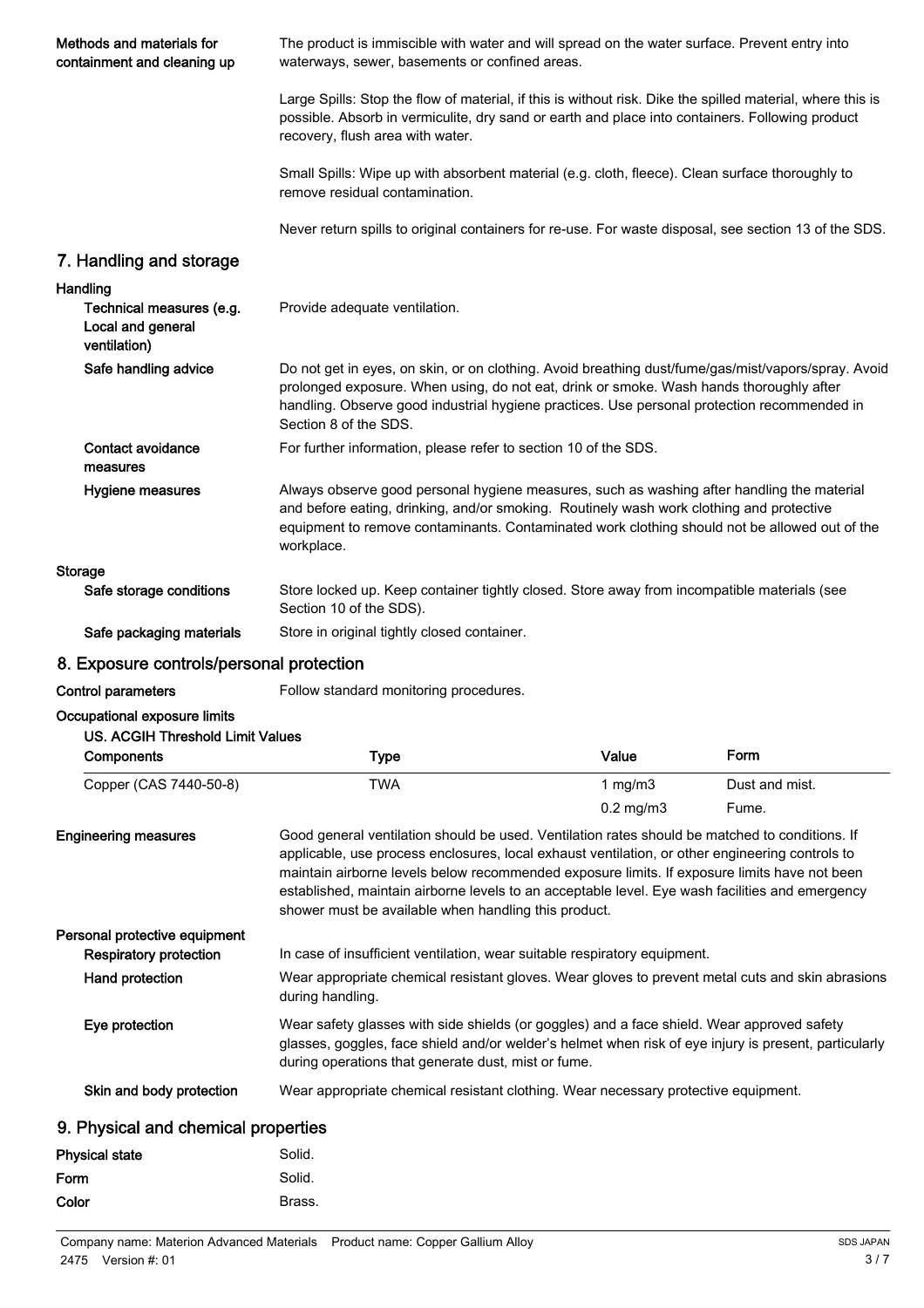| Odor                                                                                      | None.                                                                                                                      |
|-------------------------------------------------------------------------------------------|----------------------------------------------------------------------------------------------------------------------------|
| <b>Odor threshold</b>                                                                     | Not applicable.                                                                                                            |
| Melting point/freezing point                                                              | 905 - 1796 °F (485 - 980 °C) estimated / Not applicable.                                                                   |
| Boiling point, initial boiling point,<br>and boiling range                                | Not applicable.                                                                                                            |
| Combustibility                                                                            | Not applicable.                                                                                                            |
| Lower and upper explosion limit / flammability limit<br>Flammability limit - lower<br>(%) | Not applicable.                                                                                                            |
| <b>Flammability limit - lower</b><br>(%) temperature                                      | Not applicable.                                                                                                            |
| Flammability limit - upper<br>(%)                                                         | Not applicable.                                                                                                            |
| Flammability limit - upper<br>(%) temperature                                             | Not applicable.                                                                                                            |
| Explosive limit - lower (%)                                                               | Not applicable.                                                                                                            |
| Explosive limit - lower (%)<br>temperature                                                | Not applicable.                                                                                                            |
| Explosive limit - upper (%)                                                               | Not applicable.                                                                                                            |
| Explosive limit - upper (%)<br>temperature                                                | Not applicable.                                                                                                            |
| Flash point                                                                               | Not applicable.                                                                                                            |
| Auto-ignition temperature                                                                 | Not applicable.                                                                                                            |
| Decomposition temperature                                                                 | Not applicable.                                                                                                            |
| pH                                                                                        | Not applicable.                                                                                                            |
| Kinematic viscosity                                                                       | Not available.                                                                                                             |
| Solubility(ies)                                                                           |                                                                                                                            |
| Solubility (water)                                                                        | Insoluble.                                                                                                                 |
| <b>Partition coefficient</b><br>(n-octanol/water) (log value)                             | Not applicable.                                                                                                            |
| Vapor pressure                                                                            | Not applicable.                                                                                                            |
| Density and/or relative density<br><b>Density</b>                                         | 7.20 - 8.30 g/cm3 estimated                                                                                                |
| <b>Relative density</b>                                                                   | Not applicable.                                                                                                            |
| Vapor density                                                                             | Not applicable.                                                                                                            |
| Particle characteristics                                                                  | Not available.                                                                                                             |
| Other information<br><b>Evaporation rate</b>                                              | Not applicable.                                                                                                            |
| <b>Explosive properties</b>                                                               | Not explosive.                                                                                                             |
| <b>Flammability</b>                                                                       | Not applicable.                                                                                                            |
| <b>Oxidizing properties</b>                                                               | Not oxidizing.                                                                                                             |
| Specific gravity                                                                          | 7.92 estimated                                                                                                             |
| <b>Viscosity (Coefficient of</b><br>viscosity)                                            | Not applicable.                                                                                                            |
| 10. Stability and reactivity                                                              |                                                                                                                            |
| Reactivity                                                                                | The product is stable and non-reactive under normal conditions of use, storage and transport.                              |
| <b>Chemical stability</b>                                                                 | Material is stable under normal conditions.                                                                                |
| Possibility of hazardous<br>reactions                                                     | No dangerous reaction known under conditions of normal use.                                                                |
| <b>Conditions to avoid</b>                                                                | Keep away from heat, hot surfaces, sparks, open flames and other ignition sources. Contact with<br>incompatible materials. |
| Incompatible materials                                                                    | Acids. Bases.                                                                                                              |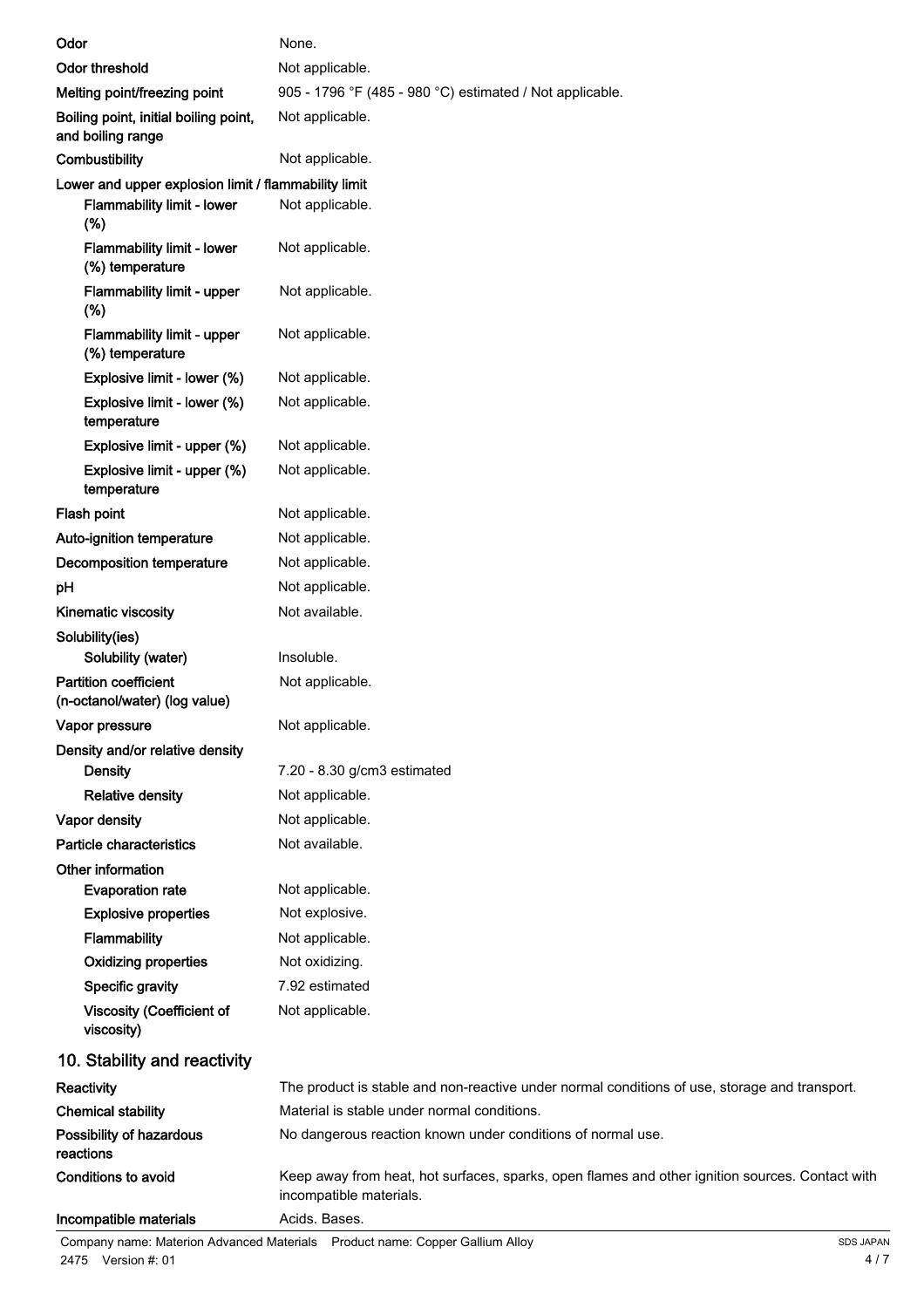| Hazardous decomposition<br>products                    | No hazardous decomposition products are known.                                                                                                                                                                                                                                                                                                                                                     |                                                                                          |                                 |  |
|--------------------------------------------------------|----------------------------------------------------------------------------------------------------------------------------------------------------------------------------------------------------------------------------------------------------------------------------------------------------------------------------------------------------------------------------------------------------|------------------------------------------------------------------------------------------|---------------------------------|--|
| 11. Toxicological information                          |                                                                                                                                                                                                                                                                                                                                                                                                    |                                                                                          |                                 |  |
| <b>Acute toxicity</b>                                  | Not known.                                                                                                                                                                                                                                                                                                                                                                                         |                                                                                          |                                 |  |
| Skin corrosion/irritation                              |                                                                                                                                                                                                                                                                                                                                                                                                    | Causes severe skin burns and eye damage. Not relevant, due to the form of the product.   |                                 |  |
| Serious eye damage/eye<br>irritation                   |                                                                                                                                                                                                                                                                                                                                                                                                    | Causes serious eye damage. Not likely, due to the form of the product.                   |                                 |  |
| Respiratory or skin sensitization                      |                                                                                                                                                                                                                                                                                                                                                                                                    |                                                                                          |                                 |  |
| Japan Society for Occupational Health: Skin sensitizer |                                                                                                                                                                                                                                                                                                                                                                                                    |                                                                                          |                                 |  |
| Copper (CAS 7440-50-8)                                 |                                                                                                                                                                                                                                                                                                                                                                                                    | 2 Probable skin sensitizer.                                                              |                                 |  |
| <b>Respiratory sensitization</b>                       | Not a respiratory sensitizer.                                                                                                                                                                                                                                                                                                                                                                      |                                                                                          |                                 |  |
| <b>Skin sensitization</b>                              |                                                                                                                                                                                                                                                                                                                                                                                                    | May cause an allergic skin reaction. Not a skin sensitizer.                              |                                 |  |
| Germ cell mutagenicity                                 | mutagenic or genotoxic.                                                                                                                                                                                                                                                                                                                                                                            | No data available to indicate product or any components present at greater than 0.1% are |                                 |  |
| Carcinogenicity                                        |                                                                                                                                                                                                                                                                                                                                                                                                    | Not classifiable as to carcinogenicity to humans.                                        |                                 |  |
| Reproductive toxicity                                  |                                                                                                                                                                                                                                                                                                                                                                                                    | This product is not expected to cause reproductive or developmental effects.             |                                 |  |
| Specific target organ toxicity -<br>single exposure    |                                                                                                                                                                                                                                                                                                                                                                                                    | Causes damage to organs (digestive system). May cause respiratory irritation.            |                                 |  |
| Specific target organ toxicity -<br>repeated exposure  | Not classified.                                                                                                                                                                                                                                                                                                                                                                                    |                                                                                          |                                 |  |
| <b>Aspiration hazard</b>                               | Not an aspiration hazard.                                                                                                                                                                                                                                                                                                                                                                          |                                                                                          |                                 |  |
| 12. Ecological information                             |                                                                                                                                                                                                                                                                                                                                                                                                    |                                                                                          |                                 |  |
| Ecotoxicological data<br>Product                       |                                                                                                                                                                                                                                                                                                                                                                                                    | <b>Species</b>                                                                           | <b>Test Results</b>             |  |
| Copper Gallium Alloy                                   |                                                                                                                                                                                                                                                                                                                                                                                                    |                                                                                          |                                 |  |
| Aquatic                                                |                                                                                                                                                                                                                                                                                                                                                                                                    |                                                                                          |                                 |  |
| Crustacea                                              | <b>EC50</b>                                                                                                                                                                                                                                                                                                                                                                                        | Daphnia                                                                                  | 0.2044 mg/l, 48 hours           |  |
| Fish                                                   | <b>LC50</b>                                                                                                                                                                                                                                                                                                                                                                                        | Fish                                                                                     | 3.0071 mg/l, 96 hours           |  |
| Acute                                                  |                                                                                                                                                                                                                                                                                                                                                                                                    |                                                                                          |                                 |  |
| Fish                                                   | <b>LC50</b>                                                                                                                                                                                                                                                                                                                                                                                        | Fish                                                                                     | 0.0382 mg/l, 96 hours estimated |  |
| Components                                             |                                                                                                                                                                                                                                                                                                                                                                                                    | <b>Species</b>                                                                           | <b>Test Results</b>             |  |
| Copper (CAS 7440-50-8)                                 |                                                                                                                                                                                                                                                                                                                                                                                                    |                                                                                          |                                 |  |
| Aquatic                                                |                                                                                                                                                                                                                                                                                                                                                                                                    |                                                                                          |                                 |  |
| Acute                                                  |                                                                                                                                                                                                                                                                                                                                                                                                    |                                                                                          |                                 |  |
| Crustacea                                              | <b>EC50</b>                                                                                                                                                                                                                                                                                                                                                                                        | Blue crab (Callinectes sapidus)                                                          | 0.0031 mg/l                     |  |
| Fish                                                   | <b>LC50</b>                                                                                                                                                                                                                                                                                                                                                                                        | Fathead minnow (Pimephales promelas) 0.0219 - 0.0446 mg/l, 96 hours                      |                                 |  |
| Ecotoxicity                                            |                                                                                                                                                                                                                                                                                                                                                                                                    | The product is not classified as environmentally hazardous.                              |                                 |  |
| Persistence and degradability                          | No data is available on the degradability of any ingredients in the mixture.                                                                                                                                                                                                                                                                                                                       |                                                                                          |                                 |  |
| <b>Bioaccumulation</b>                                 | No data available.                                                                                                                                                                                                                                                                                                                                                                                 |                                                                                          |                                 |  |
| Mobility in soil                                       | The product is immiscible with water and will spread on the water surface.                                                                                                                                                                                                                                                                                                                         |                                                                                          |                                 |  |
| Hazardous to the ozone layer                           |                                                                                                                                                                                                                                                                                                                                                                                                    | No data available.                                                                       |                                 |  |
| Other hazardous effects                                | No other adverse environmental effects (e.g. ozone depletion, photochemical ozone creation<br>potential, endocrine disruption, global warming potential) are expected from this component.                                                                                                                                                                                                         |                                                                                          |                                 |  |
| 13. Disposal considerations                            |                                                                                                                                                                                                                                                                                                                                                                                                    |                                                                                          |                                 |  |
| <b>Residual waste</b>                                  | Dispose of in accordance with local regulations. Empty containers or liners may retain some<br>product residues. This material and its container must be disposed of in a safe manner (see:<br>Disposal instructions). Whatever cannot be saved for recovery or recycling should be managed in<br>an appropriate and approved waste facility. Processing, use or contamination of this product may |                                                                                          |                                 |  |

change the waste management options.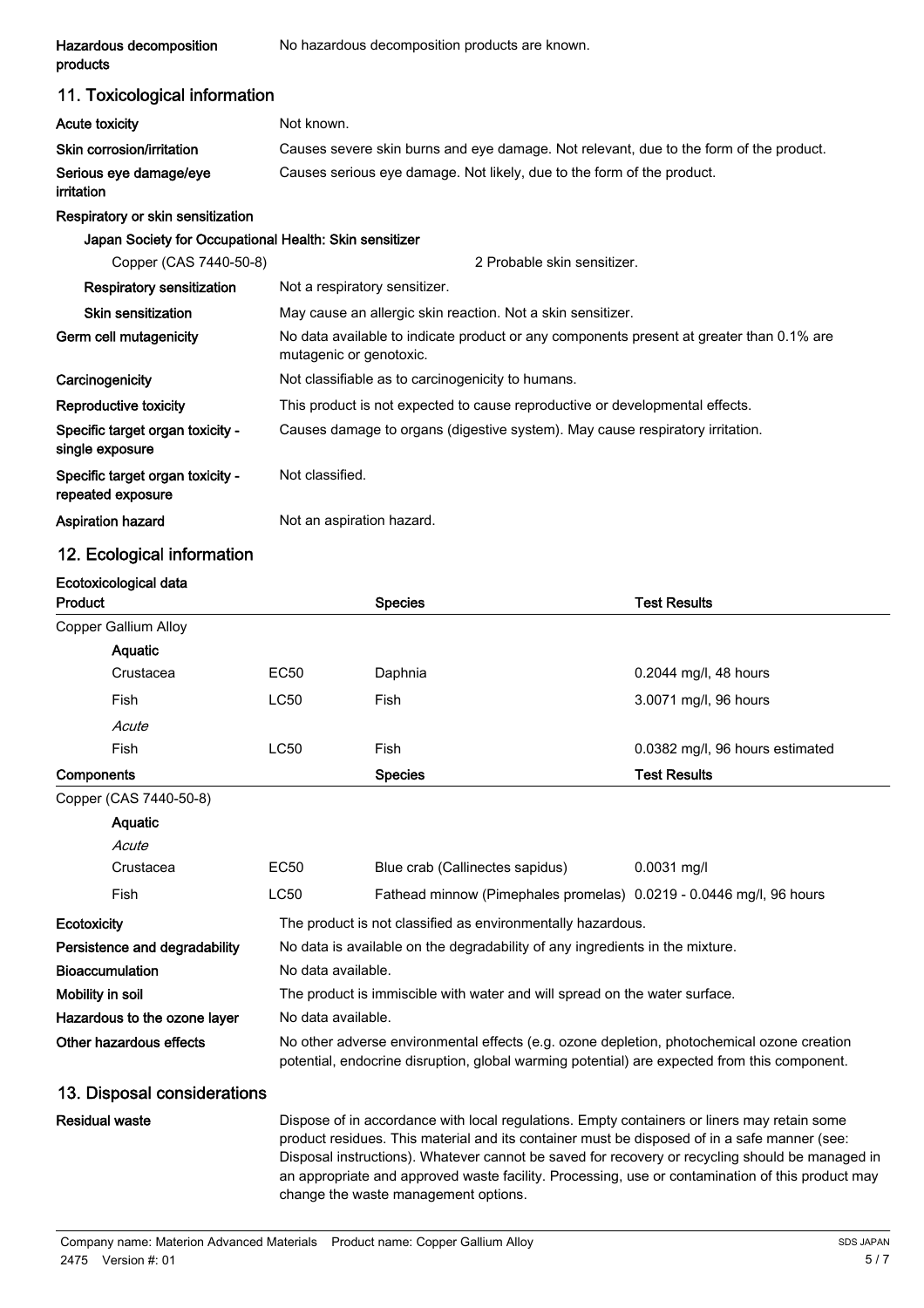| Contaminated packaging                                                                          | Since emptied containers may retain product residue, follow label warnings even after container is<br>emptied. Empty containers should be taken to an approved waste handling site for recycling or<br>disposal.                                                                                                                                                                         |                                     |            |
|-------------------------------------------------------------------------------------------------|------------------------------------------------------------------------------------------------------------------------------------------------------------------------------------------------------------------------------------------------------------------------------------------------------------------------------------------------------------------------------------------|-------------------------------------|------------|
| Local disposal regulations                                                                      | Contract with a disposal operator licensed by the Law on Disposal and Cleaning. Dispose of<br>contents/container in accordance with local/regional/national/international regulations. When your<br>own wastewater treatment plant is not available, collect entire waste and then charge to a licensed<br>industrial waste management professional with manifests for industrial waste. |                                     |            |
| 14. Transport information                                                                       |                                                                                                                                                                                                                                                                                                                                                                                          |                                     |            |
| <b>IATA</b>                                                                                     |                                                                                                                                                                                                                                                                                                                                                                                          |                                     |            |
| Not regulated as dangerous goods.                                                               |                                                                                                                                                                                                                                                                                                                                                                                          |                                     |            |
| <b>IMDG</b>                                                                                     |                                                                                                                                                                                                                                                                                                                                                                                          |                                     |            |
| Not regulated as dangerous goods.                                                               |                                                                                                                                                                                                                                                                                                                                                                                          |                                     |            |
| Transport in bulk according to<br>Annex II of MARPOL 73/78 and<br>the IBC Code                  | Not applicable.                                                                                                                                                                                                                                                                                                                                                                          |                                     |            |
| <b>National regulations</b>                                                                     | Follow regulation in section 15 for domestic transportation.                                                                                                                                                                                                                                                                                                                             |                                     |            |
| 15. Regulatory information                                                                      |                                                                                                                                                                                                                                                                                                                                                                                          |                                     |            |
| <b>Industrial Safety and Health Act</b><br>Notifiable substances<br>COPPER AND COPPER COMPOUNDS |                                                                                                                                                                                                                                                                                                                                                                                          | Table 9 Ordinance No. 379 55 - 85 % |            |
| Labeling substances                                                                             |                                                                                                                                                                                                                                                                                                                                                                                          |                                     |            |
| COPPER (POWDER)                                                                                 |                                                                                                                                                                                                                                                                                                                                                                                          |                                     | $55 - 85%$ |
| COPPER AND COPPER COMPOUNDS                                                                     |                                                                                                                                                                                                                                                                                                                                                                                          |                                     | 55 - 85 %  |
| Poisonous and Deleterious Substances Control Act<br>Specified poisonous substances              |                                                                                                                                                                                                                                                                                                                                                                                          |                                     |            |
| Not regulated.<br>Poisonous substances                                                          |                                                                                                                                                                                                                                                                                                                                                                                          |                                     |            |
| Not regulated.                                                                                  |                                                                                                                                                                                                                                                                                                                                                                                          |                                     |            |
| <b>Deleterious substances</b><br>Not regulated.                                                 |                                                                                                                                                                                                                                                                                                                                                                                          |                                     |            |
|                                                                                                 | Act on the Regulation of Manufacture and Evaluation of Chemical Substances                                                                                                                                                                                                                                                                                                               |                                     |            |
| Class I specified chemical substances<br>Not regulated.                                         |                                                                                                                                                                                                                                                                                                                                                                                          |                                     |            |
| Class II specified chemical substances                                                          |                                                                                                                                                                                                                                                                                                                                                                                          |                                     |            |
| Not regulated.                                                                                  |                                                                                                                                                                                                                                                                                                                                                                                          |                                     |            |
| Monitoring chemical substances                                                                  |                                                                                                                                                                                                                                                                                                                                                                                          |                                     |            |
| Not regulated.<br><b>Priority Assessment Chemical Substances (PACs)</b>                         |                                                                                                                                                                                                                                                                                                                                                                                          |                                     |            |
| Not regulated.                                                                                  |                                                                                                                                                                                                                                                                                                                                                                                          |                                     |            |
| <b>Reporting Exempted Substances</b>                                                            |                                                                                                                                                                                                                                                                                                                                                                                          |                                     |            |
| Not regulated.                                                                                  |                                                                                                                                                                                                                                                                                                                                                                                          |                                     |            |
| Law concerning Pollutant Release and Transfer Register                                          | Specified class 1 substances (substance name, ordinance number and content)                                                                                                                                                                                                                                                                                                              |                                     |            |
| Not regulated.                                                                                  | Class 1 substances (substance name, ordinance number and content)                                                                                                                                                                                                                                                                                                                        |                                     |            |
| Not regulated.                                                                                  |                                                                                                                                                                                                                                                                                                                                                                                          |                                     |            |
| Not regulated.                                                                                  | Class 2 substances (substance name, ordinance number and content)                                                                                                                                                                                                                                                                                                                        |                                     |            |
| <b>Ship Safety Law, Dangerous</b><br><b>Goods Marine Transport and</b><br><b>Storage Rule</b>   | Not regulated.                                                                                                                                                                                                                                                                                                                                                                           |                                     |            |
| Air Law, Enforcement Rule                                                                       | Not regulated.                                                                                                                                                                                                                                                                                                                                                                           |                                     |            |
| <b>Explosives Control Act</b><br>Not regulated.                                                 |                                                                                                                                                                                                                                                                                                                                                                                          |                                     |            |
|                                                                                                 |                                                                                                                                                                                                                                                                                                                                                                                          |                                     |            |